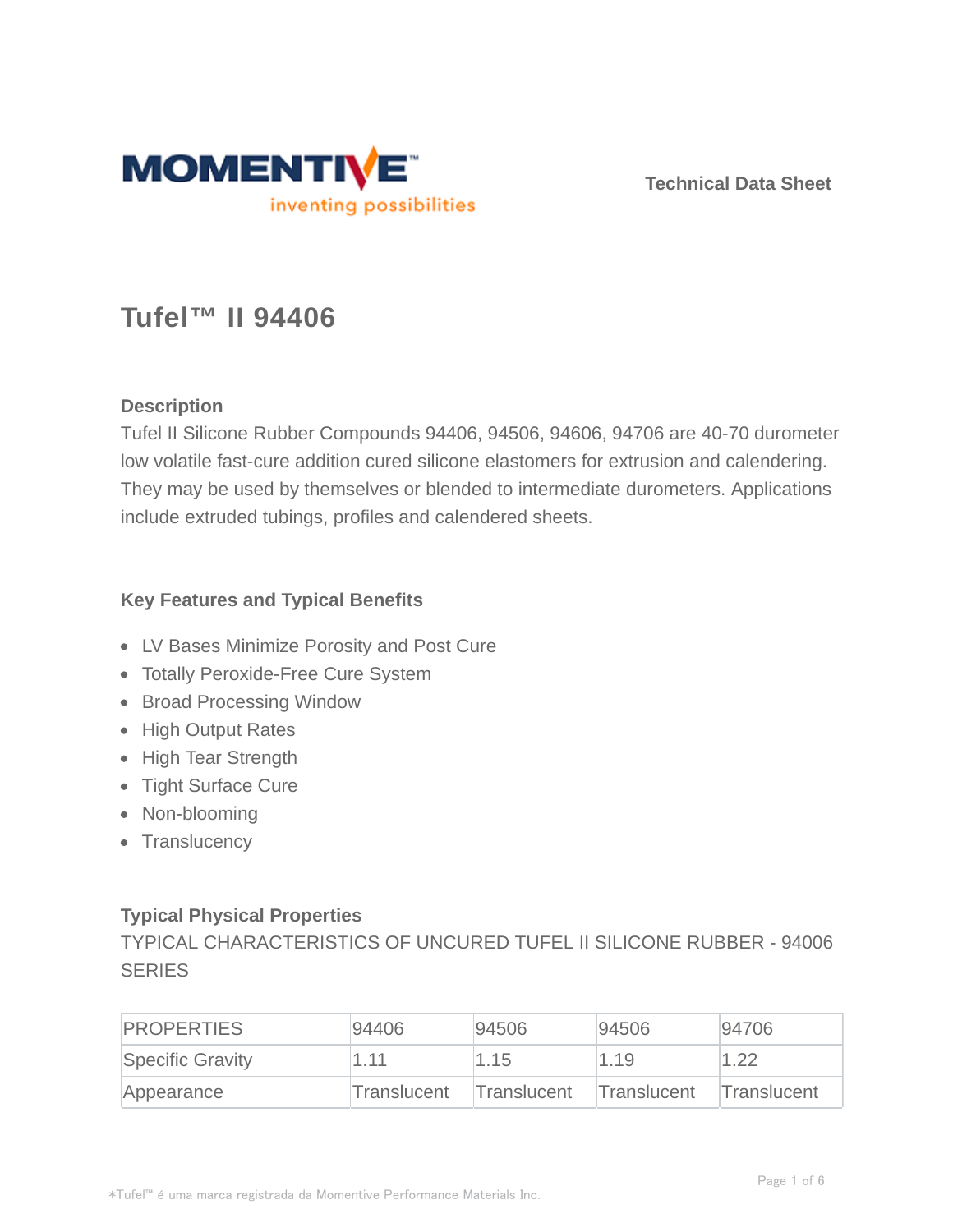| <b>Polymer Classification</b> | VMQ | VMQ | <b>VMQ</b> | <b>VMQ</b> |
|-------------------------------|-----|-----|------------|------------|
| $(ASTM D-1418)$               |     |     |            |            |

# TYPICAL RHEOLOGICAL PROFILE - MONSANTO ODR WITH 3° ARC @ 150°C (300°F)

| Minimum Viscosity          | 1-6           | $3 - 7$     | $ 3-8 $       | $3 - 9$       |
|----------------------------|---------------|-------------|---------------|---------------|
| T1, Minutes                | $ 0.1 - 0.4 $ | $0.1 - 0.4$ | $ 0.1 - 0.3 $ | $ 0.1 - 0.4 $ |
| $ 7$ Min. Torque (lb./in.) | $ 33 - 48 $   | $ 34-53 $   | 45-60         | 45-60         |

# TYPICAL PHYSICAL PROPERTIES OF TUFEL II SILICONE RUBBER - 94006 **SERIES**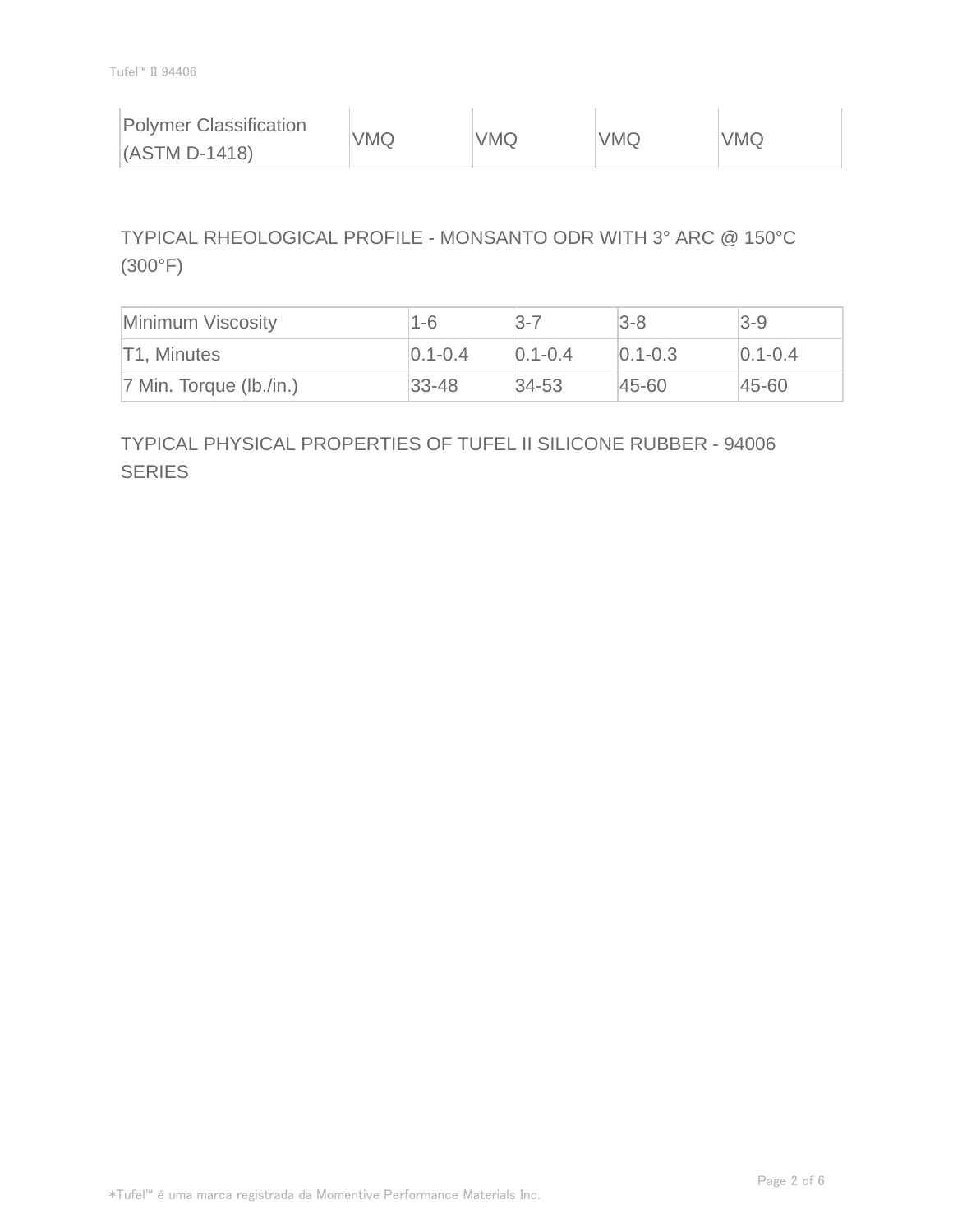| <b>ASTM</b><br><b>METHOD</b> | PRESS CURE - 10 MINUTES @ 177°C<br>$(350^{\circ}F)$ |      |      | 94406 94506 94606 94706 |      |
|------------------------------|-----------------------------------------------------|------|------|-------------------------|------|
| D-2240                       | Hardness, Durometer A                               | 39   | 48   | 56                      | 71   |
| $D-412$                      | Tensile Strength, psi                               | 1300 | 1348 | 1230                    | 1320 |
|                              | <b>MPa</b>                                          | 9.0  | 9.2  | 8.5                     | 9.1  |
| $D-412$                      | Elongation, %                                       | 900  | 900  | 740                     | 630  |
| $D-624$                      | Tear Resistance, Die B, ppi                         | 225  | 250  | 240                     | 320  |
|                              | KN/M                                                | 39   | 44   | 42                      | 56   |
| $D-412$                      | Tensile Modulus @ 100% psi                          | 140  | 190  | 245                     | 500  |
|                              | <b>MPa</b>                                          | 1.0  | 1.3  | 1.7                     | 3.4  |
|                              | POST CURE 2 HOURS @ 177°C<br>$(350^{\circ}F)$       |      |      |                         |      |
| $D-2240$                     | Hardness, Durometer A                               | 43   | 53   | 61                      | 73   |
| $D-412$                      | Tensile Strength, psi                               | 1350 | 1400 | 1250                    | 1350 |
|                              | <b>MPa</b>                                          | 9.3  | 9.7  | 8.6                     | 9.3  |
| $D-412$                      | Elongation, %                                       | 800  | 850  | 680                     | 600  |
| $D-624$                      | Tear Resistance, Die B, ppi                         | 235  | 270  | 270                     | 330  |
|                              | KN/M                                                | 41   | 47   | 47                      | 58   |
| $D-412$                      | Tensile Modulus @ 100% psi                          | 170  | 225  | 300                     | 530  |
|                              | <b>MPa</b>                                          | 1.2  | 1.6  | 2.1                     | 3.7  |
| D-395                        | Compression Set, %<br>22 hrs. @ 150 (300°F)         | 20   | 20   | 20                      | 20   |

# **Regulatory Compliance**

A representative sample of an analogous product to Tufel ll 94406 met the requirements of USP Class VI and ISO 10993 under Good Laboratory Practices (GLP).

- Listed as UL 94 HB (File No. E205753)
- The ingredients are listed in the BfR recommendation XV "Silicones" (1)
- Compositionally compliant with 21 CFR 177.2600 Rubber articles intended for repeated  $use^{(2)}$

(1) Producer of the final article needs to test and confirm that the final product meets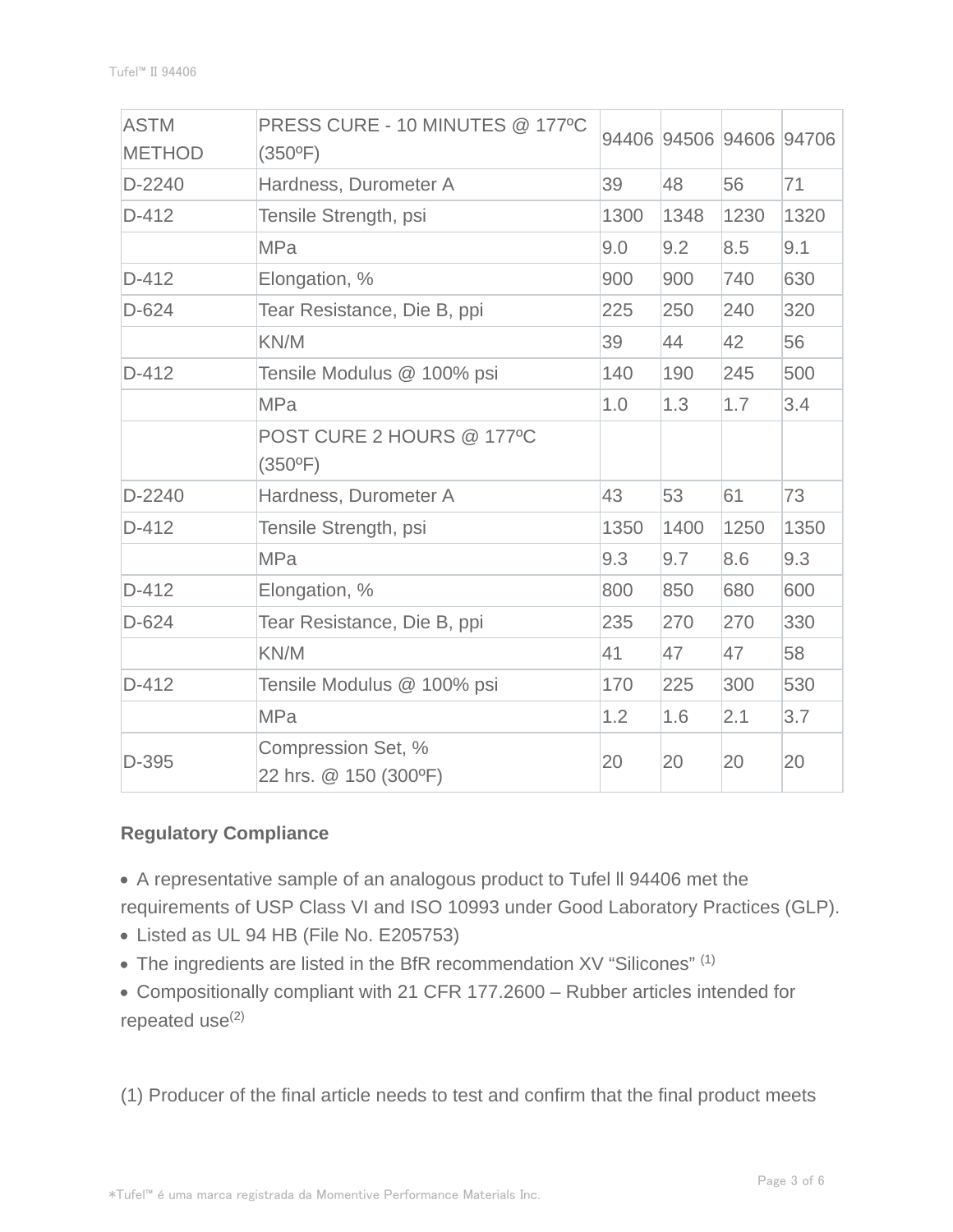the extraction limits of BfR XV or corresponding EU legislation. (2) It is the responsibility of the user to determine that the final product complies with the extractive limitations and other requirements of 21 CFR 177.2600, under their specific manufacturing procedures

#### **Patent Status**

Nothing contained herein shall be construed to imply the nonexistence of any relevant patents or to constitute the permission, inducement or recommendation to practice any invention covered by any patent, without authority from the owner of the patent.

#### **Product Safety, Handling and Storage**

Customers should review the latest Safety Data Sheet (SDS) and label for product safety information, safe handling instructions, personal protective equipment if necessary, emergency service contact information, and any special storage conditions required for safety. Momentive Performance Materials (MPM) maintains an aroundthe-clock emergency service for its products. SDS are available at www.momentive.com or, upon request, from any MPM representative. For product storage and handling procedures to maintain the product quality within our stated specifications, please review Certificates of Analysis, which are available in the Order Center. Use of other materials in conjunction with MPM products (for example, primers) may require additional precautions. Please review and follow the safety information provided by the manufacturer of such other materials.

#### **Limitations**

Customers must evaluate Momentive Performance Materials products and make their own determination as to fitness of use in their particular applications.

**Contact Information** Email commercial.services@momentive.com

**Telephone**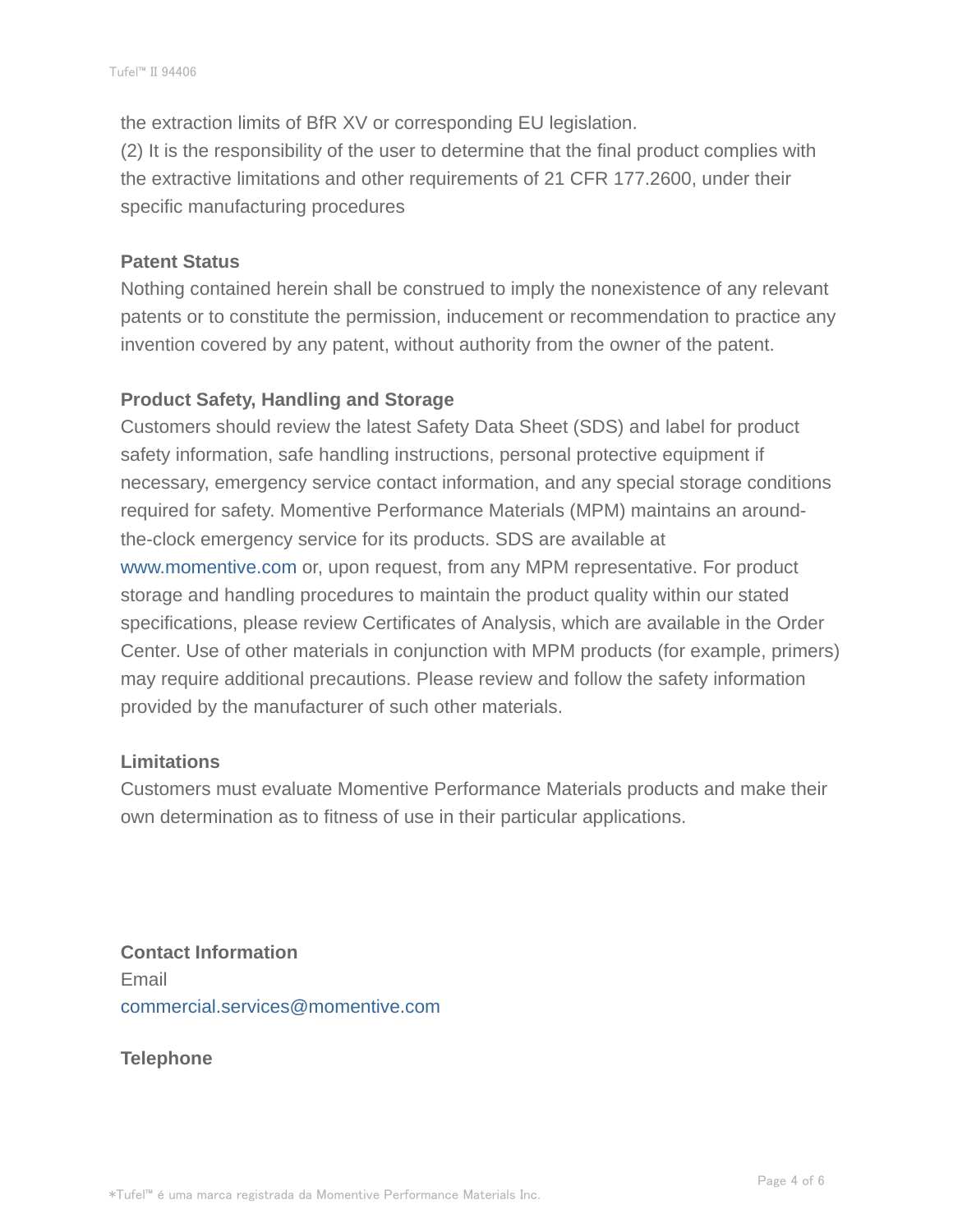| <b>Americas</b>      | <b>Latin America</b> | <b>EMEAI- Europe, Middle</b><br>East, Africa & India | <b>ASIA PACIFIC</b> |
|----------------------|----------------------|------------------------------------------------------|---------------------|
| +1 800 295 2392      | <b>Brazil</b>        | <b>Europe</b>                                        | <b>China</b>        |
| Toll free*           | +55 11 4534 9650     | +390510924300                                        | 800 820 0202        |
| +704 805 6946        | Direct Number        | Direct number                                        | Toll free           |
| <b>Direct Number</b> |                      |                                                      | +86 21 3860 4892    |
|                      |                      |                                                      | Direct number       |
| *All American        | <b>Mexico</b>        | India, Middle East &                                 | Japan               |
| countries            | +52 55 2169 7670     | <b>Africa</b>                                        | +81 3 5544 3111     |
|                      | <b>Direct Number</b> | + 91 44 71212207                                     | Direct number       |
|                      |                      | Direct number*                                       |                     |
|                      |                      | *All Middle Eastern                                  | <b>Korea</b>        |
|                      |                      | countries, Africa, India,                            | +82 2 6201 4600     |

For literature and technical assistance, visit our website at: www.momentive.com

#### **DISCLAIMER:**

**THE MATERIALS, PRODUCTS AND SERVICES OF MOMENTIVE PERFORMANCE MATERIALS INC. AND ITS SUBSIDIARIES AND AFFILIATES (COLLECTIVELY "SUPPLIER"), ARE SOLD SUBJECT TO SUPPLIER'S STANDARD CONDITIONS OF SALE, WHICH ARE INCLUDED IN THE APPLICABLE DISTRIBUTOR OR OTHER SALES AGREEMENT, PRINTED ON THE BACK OF ORDER ACKNOWLEDGMENTS AND INVOICES, AND AVAILABLE UPON REQUEST. ALTHOUGH ANY INFORMATION, RECOMMENDATIONS, OR ADVICE CONTAINED HEREIN IS GIVEN IN GOOD FAITH, SUPPLIER MAKES NO WARRANTY OR GUARANTEE, EXPRESS OR IMPLIED, (i) THAT THE RESULTS DESCRIBED HEREIN WILL BE OBTAINED UNDER END-USE CONDITIONS, OR (ii) AS TO THE EFFECTIVENESS OR SAFETY OF ANY DESIGN INCORPORATING ITS PRODUCTS, MATERIALS, SERVICES, RECOMMENDATIONS OR ADVICE. EXCEPT AS PROVIDED IN SUPPLIER'S STANDARD CONDITIONS OF SALE, SUPPLIER AND ITS REPRESENTATIVES SHALL IN NO EVENT BE RESPONSIBLE FOR ANY LOSS RESULTING FROM ANY USE OF ITS MATERIALS, PRODUCTS OR SERVICES DESCRIBED HEREIN.** Each user bears full responsibility for making its own determination as to the suitability of Supplier's materials, services, recommendations, or advice for its own particular use. Each user must identify and